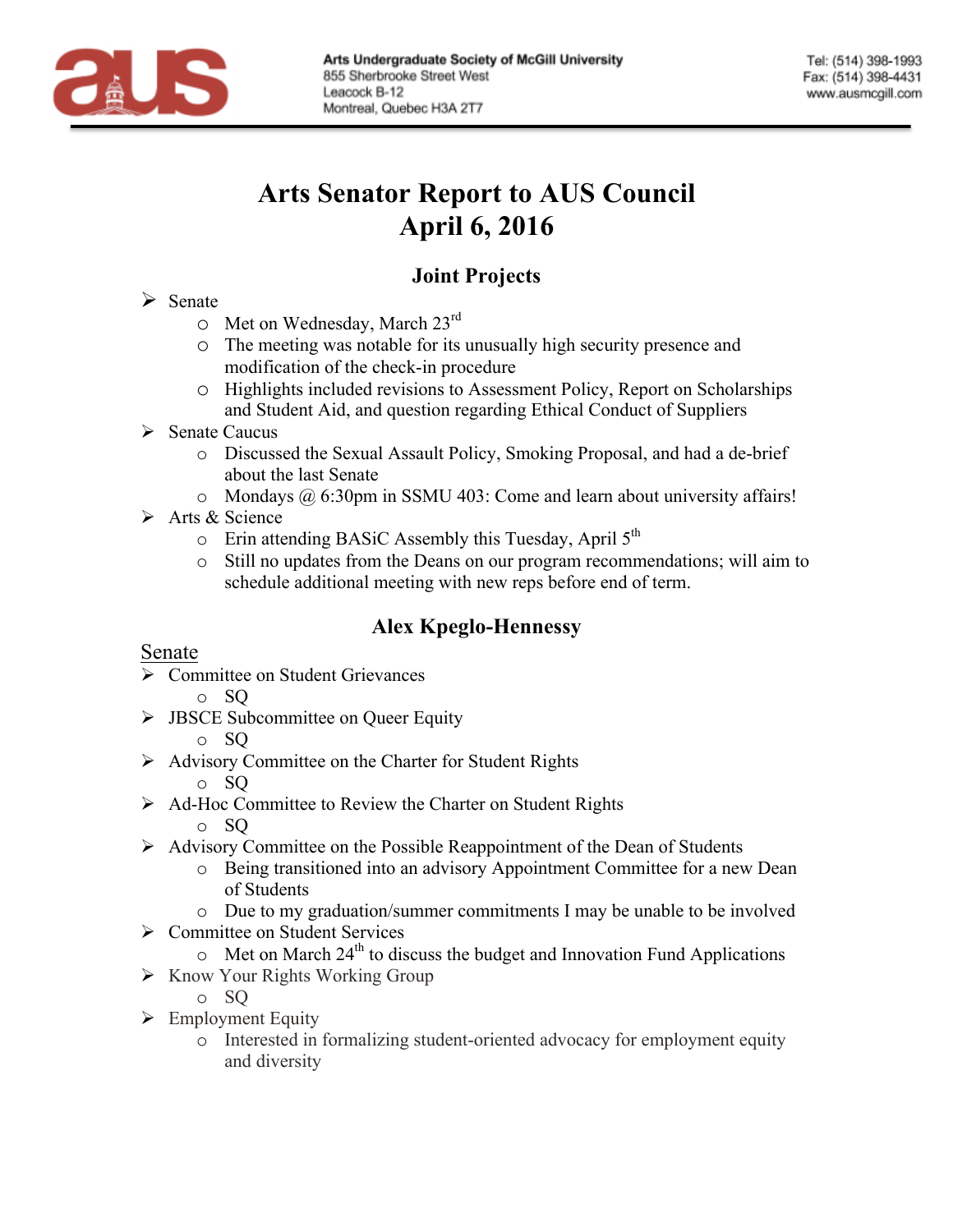# AUS

- $\triangleright$  Committee on Student Affairs
	- $\circ$  Next meeting is April 6<sup>th</sup>; will report orally
- $\triangleright$  Accountability Committee
	- o SQ
- $\triangleright$  Faculty of Arts Committee
	- o SQ

# **SSMU**

- Ø Student Society Programming Network
	- o SQ

# **Erin Sobat**

## Senate

- $\triangleright$  Academic Policy Committee (APC)
	- $\circ$  Met on Thursday, March 31<sup>st</sup>; discussed cyclical unit reviews for Law, English & McGill Institute for the Study of Canada; indigenous faculty hiring; committee mandate & scheduling
	- o Revised *Regulations on the Conduct of Research* still in consultation
	- $\circ$  Next meeting Thursday, April 21<sup>st</sup>
- Ø Enrolment and Student Affairs Advisory Committee (ESAAC)
	- $\circ$  Next meeting this Tuesday, April  $5<sup>th</sup>$ ; can report orally
- Ø Committee on Student Services (CSS)
	- $\circ$  Met on Thursday, March  $24^{th}$  to discuss budget & Innovation Fund apps
	- $\circ$  Next meeting this Wednesday, April  $6<sup>th</sup>$ ; can report orally
- Ø Principal's Task Force on the Royal Victoria Hospital Site
	- $\circ$  Meeting on Friday, March 18<sup>th</sup> cancelled; new meeting TBD
- Ø Senior Director of Student Services Search Committee
	- o Status quo pending further discussions with the Deputy Provost (see joint statement released by student associations: http://ow.ly/SRqO9)

## SSMU

- $\triangleright$  Legislative Council
	- $\sim$  Met this Thursday, March 24<sup>th</sup>; passed Indigenous Solidarity & revised Family Care policies!
	- o Many notice of motions for next Council: HR Policy, Conflict of Interest Policy, Accountable Leadership Policy, Accessibility Policy, Smoking on Campus Policy, Board of Directors restructuring, Internal Regulation restructuring, Electoral Internal Regulations revisions
- Ø Internal Regulations Review Committee (IRRC)
	- $\circ$  Met on Wednesday, March 16<sup>th</sup> to review Internal Affairs IRs; tabled for more extensive summer revision
	- o Have successfully reviewed Constitution & all portfolio IRs! Governance document review & executive restructuring will continue into next year.